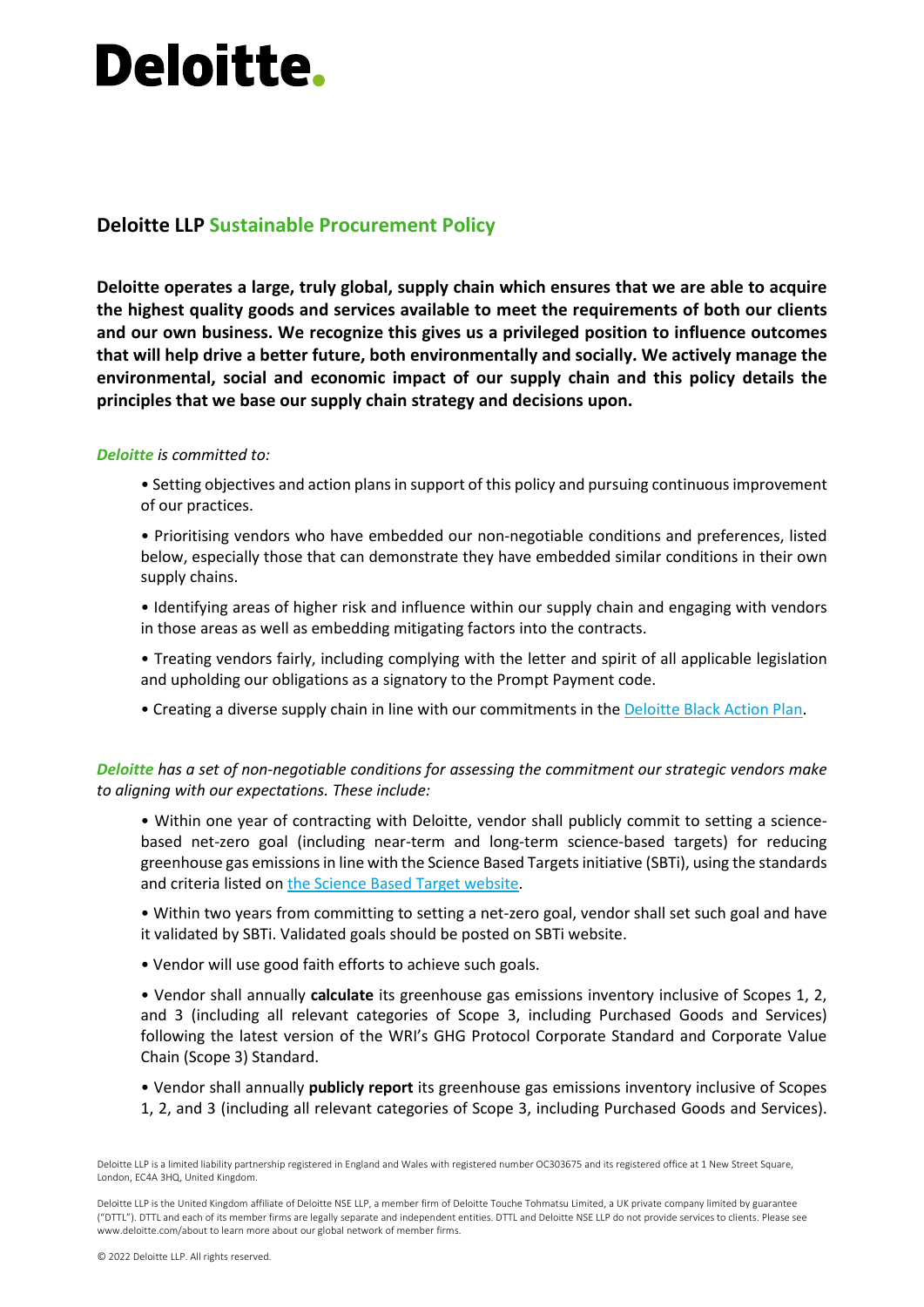## Deloitte.

Vendor should also annually **publicly report** progress toward achieving their net-zero goal; and whether they have purchased carbon credits to compensate for their residual emissions, the quantity of carbon credits purchased, and whether these came from ICROA verified sources.

• Upon request from Deloitte, vendor shall complete CDP Climate Change questionnaire including Supply Chain section of the questionnaire regarding products and services provided to Deloitte.

#### *Additionally, Deloitte has a set of non-negotiable conditions which apply to all vendors:*

- Vendor shall comply with International Labour Organization (ILO) principles in respect to human rights and conditions of employment.
- Vendor shall ensure that slavery, human trafficking, and corruption is not taking place in any of their supply chains and in any part of their business.
- For vendor personnel based in the UK, vendor shall pay the Living Wage as set by the Living Wage Foundation (at a minimum) to employees, and ensure their contractors do likewise.
- Vendor shall adhere to our **[Supplier Code of Conduct](https://www2.deloitte.com/global/en/pages/about-deloitte/articles/supplier-code-of-conduct.html)** and third-party governance framework.
- Vendor shall encourage the use of social enterprises within their supply chain.

*Deloitte also has a set of other criteria that we use to score vendors against in the tender process that consider our wider environmental, social and governance priorities. These include:* 

### *Environmental:*

- Conservation of resources, including the use of energy, water and materials. This includes the use of renewable alternatives where possible.
- A circular economy strategy, prioritising the use of sustainable materials and waste minimisation, both within their operations and through reduction of packaging.
- Reducing the impact of deliveries and maximising local sourcing.

#### *Economic & Social:*

• Supporting job creation and facilitating opportunities for small-and-medium-sized

enterprises (SMEs).

- Encouraging increased participation of Black, Asian, Mixed Race and other ethnically diverse-led enterprise owners in our supply chain.
- Considering the life-cycle cost of products.
- Pay vendors on time in accordance with invoicing terms.